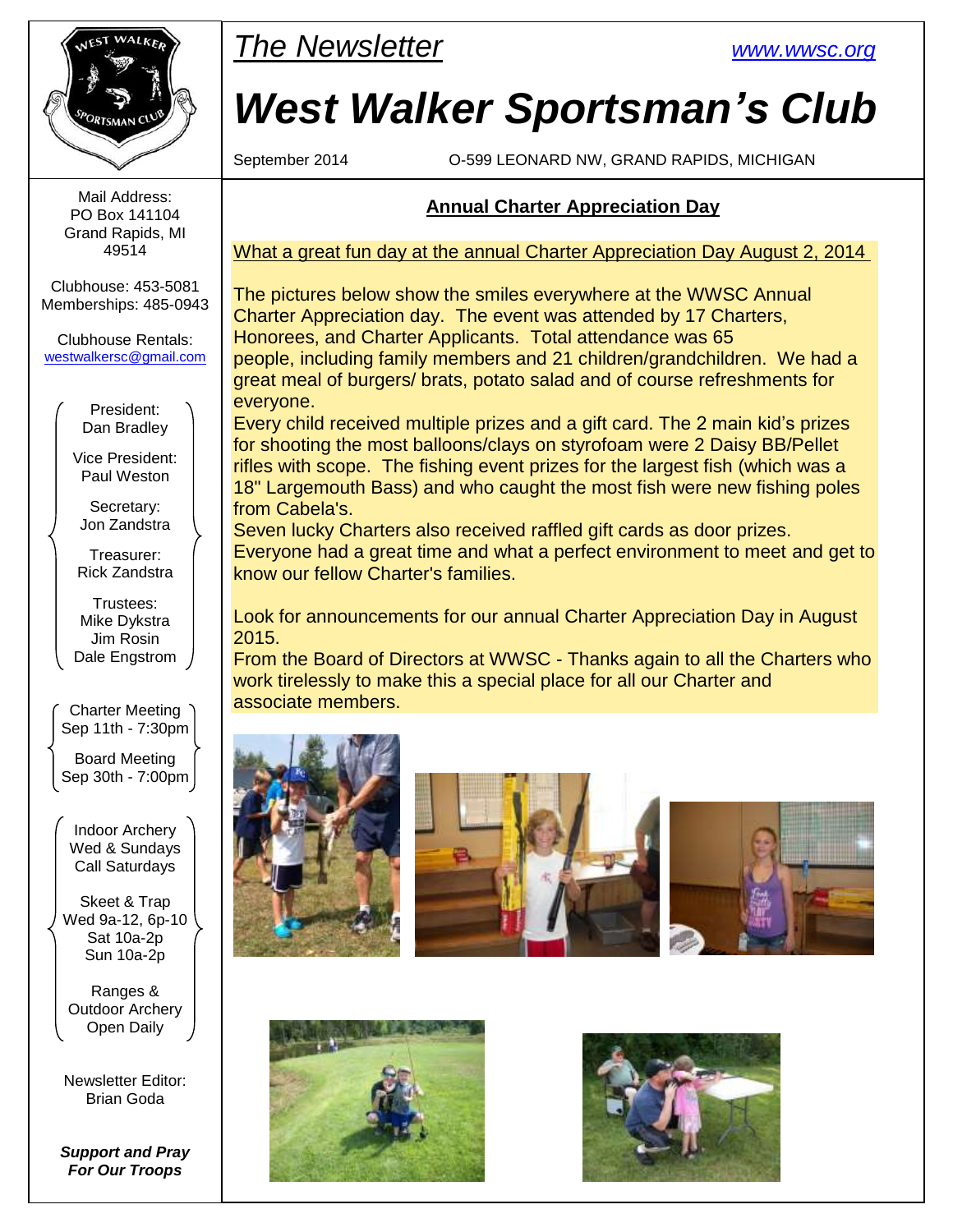**Gift Certificates** are available for memberships, and are sold at the shooting desk and range office.

**Trap & Skeet shooting cards** are available at the shooting desk. These are 10 round pre-paid punch cards that you can use to pay for your normal line fee. These are very convenient, and make a great gift idea.

> **Indoor Shooting Range** The indoor shooting range is closed until further notice for range upgrades

New hats have arrived in the store. Limited quantities, get them while they last!

Not all of the recent news on the legislative front has been bad. Admittedly, it is easy to get discouraged by the relentless reporting by mainstream media about politicians' efforts to limit our rights. Some of the recent bills making it into law (and one that thankfully did NOT make it into law) include the following:

**Senate Bills 29, 30, and 93** – legalized use of tazers for CPL holders

**SB 760-762** – changed the definition of a pistol to firearms of 26" or less (reduced from 30")

**House Bill 5225** – Eliminated need to obtain a purchase permit for firearms purchased from a FFL holder and extended duration of permits for other purchases from 10 to 30 days. This also eliminated the requirement of a basic pistol safety exam in obtaining a purchase permit. Finally, this also allows a person to apply for a permit at any participating law-enforcement agency rather than only the one where the applicant resides.

**HB 4371** – Eliminated the minimum hunting age. We should also see as a success the failure of **House Bill 5644**. This bill would have eliminated Michigan's Stand Your Ground law. For more information, visit the website of the Michigan Coalition for Responsible Gun Owners at: www.mcrgo.org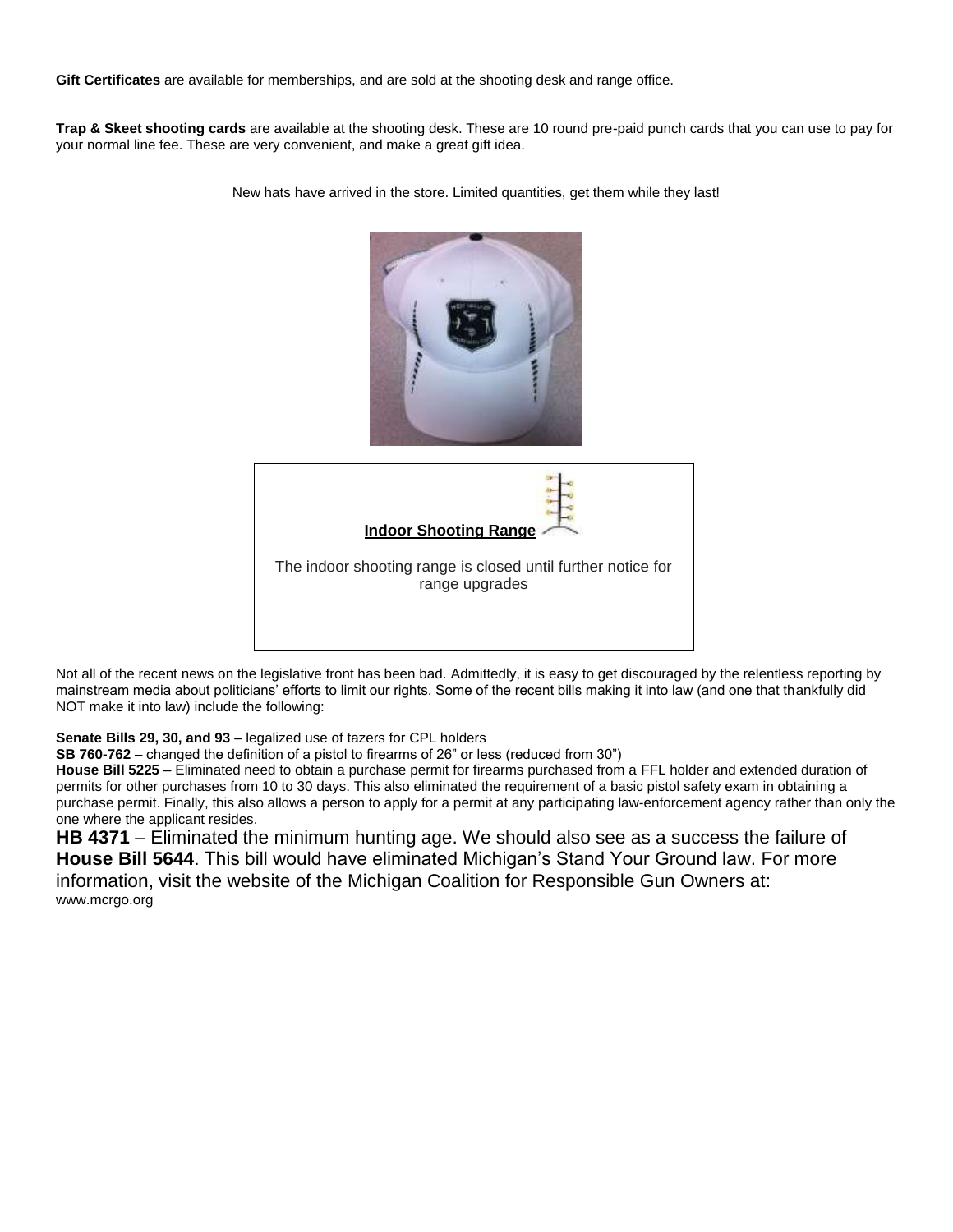### **Gun Safes**

Walk – In Vault Doors Fort Knox – American Security – Graffunder

# **HOOGERHYDE SAFE**

1033 Leonard St NW, Grand Rapids, MI 49504 **Phone: (616) 458-6365** Fax: (616) 485-2554

**Sep 30 Savage Model 11 Trophy Hunter XP .223 w/Nikon 3x9**

**Jun 24 | Ruger KSR40 (ss) 40 cal** 

**Oct 28 Glock 22 Gen4 40 cal Nov 25 Henry 45-70 cal**

**Dec 30 Remington 1911R1 45 ACP**

**2014 Big Gun Raffle Jan 28 Kel Tec SUB2000, 9mm Scott Huyser, #251 Feb 25 Taurus 85UL 38 special Denny Fuller, #9 Mar 25 Mossberg 500 Tactical Tri-rail, 12g Tom Cottrell, #175 Apr 29 Smith & Wesson M&P 22 Jim Nash, #34 May 27 Ruger American 270 cal Don Mize, #38**

**Jul 29 Henry Golden Boy, 22 LR John Morehouse, #19 Aug 26 Beretta 92 FS 9mm Rich Vander Meer #22**

# **SK FULL DRAW 3-D ARCHERY RANGE**

10751 12th Ave., Grand Rapids, MI 49534 Phone: **(616) 791-7970**

Open 7 Days **Stan Kurek**

Dawn to Dusk WWSC Member

## **September Range Hours**

### **September 1 – 15**

Mon – Sat: 9:00am – 7:45pm Sundays: 10:00am – 7:45pm

#### **September 16 – 31**

Mon – Sat: 9:00am – 7:30pm Sundays: 10:00am – 7:30pm Link for range hours:<br>http://www.wwsc.org/ClubInfo/range hou

c.org/ClubInfo/range\_hours.htm Link for range rules:

[http://www.wwsc.org/ClubInfo/range\\_rules.htm](http://www.wwsc.org/ClubInfo/range_rules.htm)



#### **Saturday, Sept 17 – Sunday, Sept 28**

For the last 2 weeks in September, we will mix assorted colors of birds (like pink, white, green and black) in with the orange birds on our wobble trap machine. For each non-orange bird you break you will be given a raffle ticket. On the last Sunday of September we will draw three random tickets to split the pot 50/30/20. The pot will consist of all entry fees and 50¢ of each line shot by all participants. We will keep a running total of the pot posted on the door.

The entry fee is \$5.00 and must be paid *before* you can collect any tickets. The entry fee is paid only once, and is good for the entire month. For each line you shoot, you pay your normal line fee PLUS one dollar extra.

> Shoot as MANY lines of wobble trap as you want. Join ANYTIME from Sept 17 – 28, the earlier you join, the better your chances of winning.

> > Sunday, September 28 at 2:00pm we draw the 3 winning tickets.